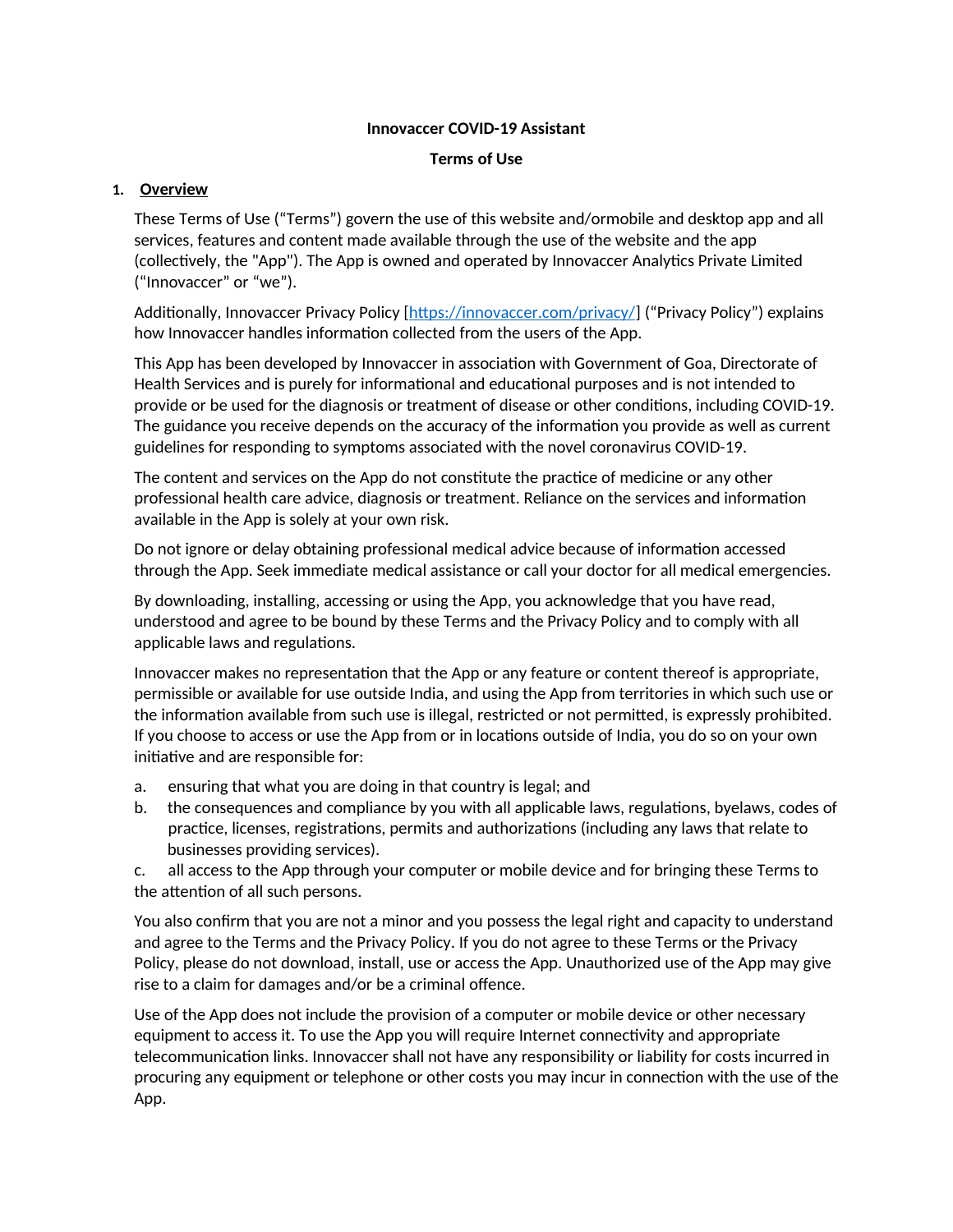Innovaccer may amend the Terms at any time by posting the amended terms on the App. Innovaccer also reserves the right to change or remove features and contents of the App.

If any term, provision, covenant or condition of these Terms is held invalid or unenforceable for any reason, the remainder of the provisions will continue in full force and effect as if these Terms had been executed with the invalid portion eliminated.

# **2. License to use the App.**

Innovaccer grants you a limited, revocable, non-assignable, non-sublicensable, non-exclusive license to access, download and make use of the App subject to the Terms and any specifications published by Innovaccer. Without the express written consent of Innovaccer, you may not reproduce, duplicate, copy, download, sell or otherwise exploit for any commercial purpose the App and any portion hereof. This limited license terminates automatically, without notice to you, if you breach these Terms. Innovaccer has no liability for any information exchanged through the use of the App or any actions taken by you based on such information.

# **3. Your Conduct and Obligations**

- a. You undertake to assure that the App shall be used for lawful purposes only and that you shall not violate any law, statute, regulation or byelaw of any applicable jurisdiction. You agree to comply at all times with any instructions for use of the App which we make from time to time.
- b. Without prejudice to the generality of the above, you confirm that you shall not:
	- post, distribute, or otherwise make available or transmit any software or other computer files that contain a virus trojan horses, time bombs, bots, botnets, malicious content, content theft, data manipulation, threats or any other harmful programs or elements or component;
	- you may not use any meta tags or any other "hidden text" utilizing Innovaccer's name, trademarks, service marks and logos (collectively, "Marks");
	- you may not frame or utilize framing techniques to enclose any Marks or other information (including images, text, page layout and form) from the App;
	- delete from the App any legal notices, disclaimers, or proprietary notices such as copyright or trademark symbols, or modify any logos that you do not own or have express permission to modify;
	- use the App in any manner that could damage, disable, overburden, impair, harm or potentially harm Innovaccer's server, or any network, computer system / resource connected to an Innovaccer server, or interfere with any other person's use and enjoyment of the App;
	- carry out any "denial of service" (DoS, DDoS) or any other harmful attacks on application or internet service;
	- disrupt, place unreasonable burdens or excessive loads on, interfere with or attempt to make or attempt any unauthorized access to the App; or
	- forge headers or otherwise manipulate identifiers in order to disguise the origin of any content transmitted through the App.
- c. You shall not in any way use the App or submit to Innovaccer or to the App or to any user of the App anything which in any respect:
	- is inaccurate or out-of-date;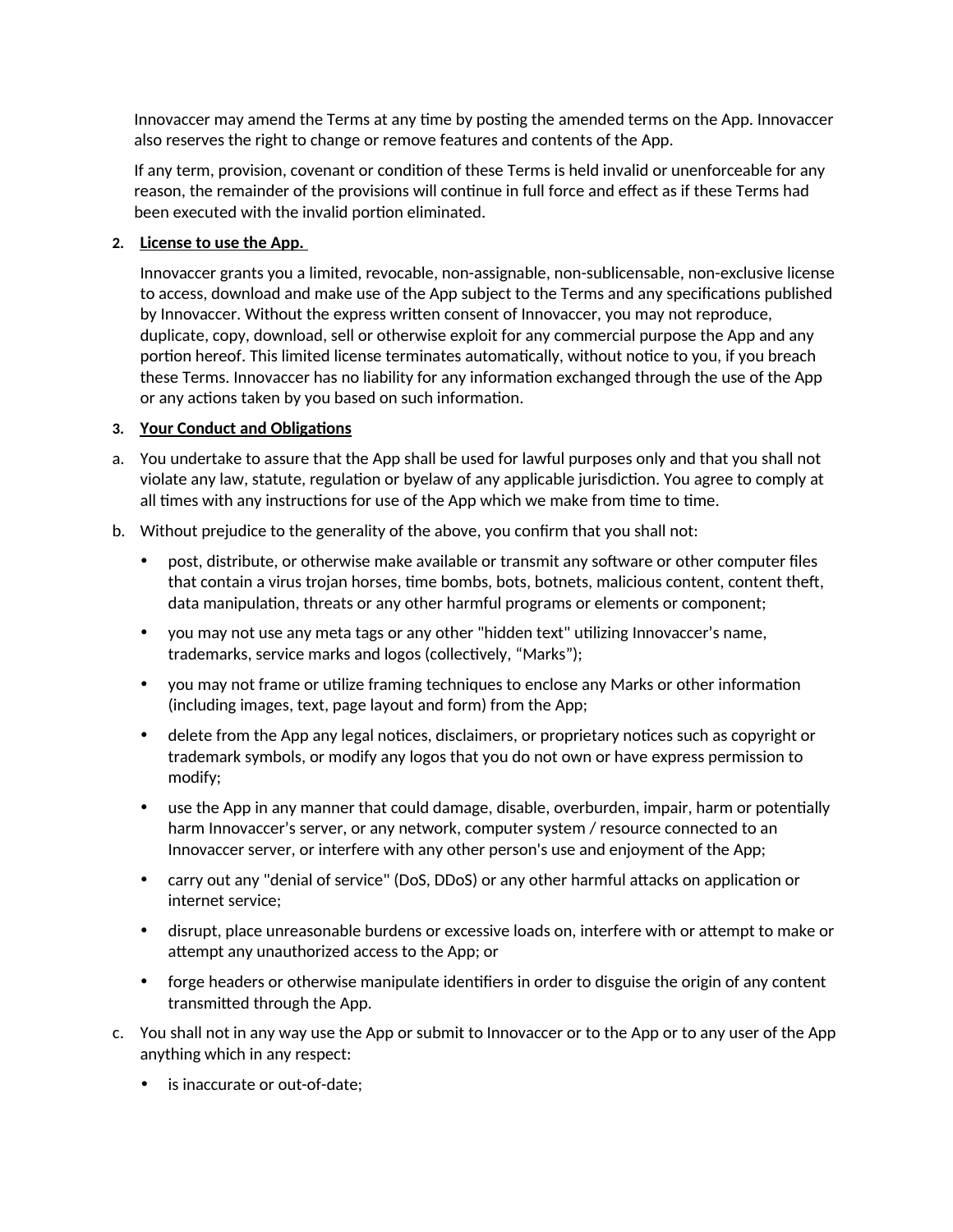- may be obscene, indecent, pornographic, vulgar, profane, racist, sexist, discriminatory, offensive, derogatory, harmful, harassing, threatening, embarrassing, malicious, abusive, hateful, menacing, defamatory, untrue or political;
- impersonates any other person or body or misrepresents a relationship with any person or body;
- may infringe or breach the copyright or any intellectual property rights (including without limitation copyright, trademark rights and broadcasting rights) or privacy or other rights of Innovaccer or any third party;
- may be contrary to Innovaccer's interests;
- is contrary to any specific rule or requirement that we stipulate on the App in relation to a particular part of the App or the App generally.
- d. You agree not to reproduce, duplicate, copy or re-sell the App or any part of the App.
- e. You agree not to access without authority, interfere with, damage or disrupt:
	- any part of the App;
	- any equipment or network on which the App is stored;
	- any software used in the provision of the App; or
	- any equipment or network or software owned or used by any third party.
- f. If you choose, or you are provided with, a user identification code, password or any other piece of information as part of Innovaccer's security procedures, you must treat such information as confidential, and you must not disclose it to any third party. Innovaccer has the right to disable any user identification code or password, whether chosen by you or allocated by Innovaccer, at any time, if in Innovaccer's opinion you have failed to comply with any of the provisions of these Terms.

# **4. Availability of the App, Security & Accuracy**

- a. Innovaccer makes no warranty that your access to the App will be uninterrupted, timely or errorfree. In addition, we may occasionally need to carry out repairs, maintenance or introduce new facilities and functions which may hamper the performance of the App.
- b. Access to the App may be suspended or withdrawn to or from you personally or all users temporarily or permanently at any time and without notice. Innovaccer may also impose restrictions on the length and manner of usage of any part of the App for any reason. If we impose restrictions on you personally, you must not attempt to use the App under any other name or user or on any other computer/mobile device.
- c. Innovaccer does not warrant that the App will be compatible with all hardware and software which you may use. Innovaccer shall not be liable for damage to, or viruses or other code that may affect, any equipment (including but not limited to your computer and mobile device), software, data or other property as a result of your download, installation, access to or use of the App or your obtaining any material or content from, or as a result of using, the App. Innovaccer shall also not be liable for the actions of third parties.
- d. Innovaccer may change or update the App and anything described in it without notice to you. If the need arises, we may suspend access to the App, or close it indefinitely.
- e. Innovaccer makes no representation or warranty, express or implied, that information and materials on the App are correct and provides no warranty or representation, express or implied, that they are complete, accurate, up-to-date, fit for a particular purpose and, to the extent permitted by law, Innovaccer does not accept any liability for any errors or omissions.
- **5. Electronic Communications**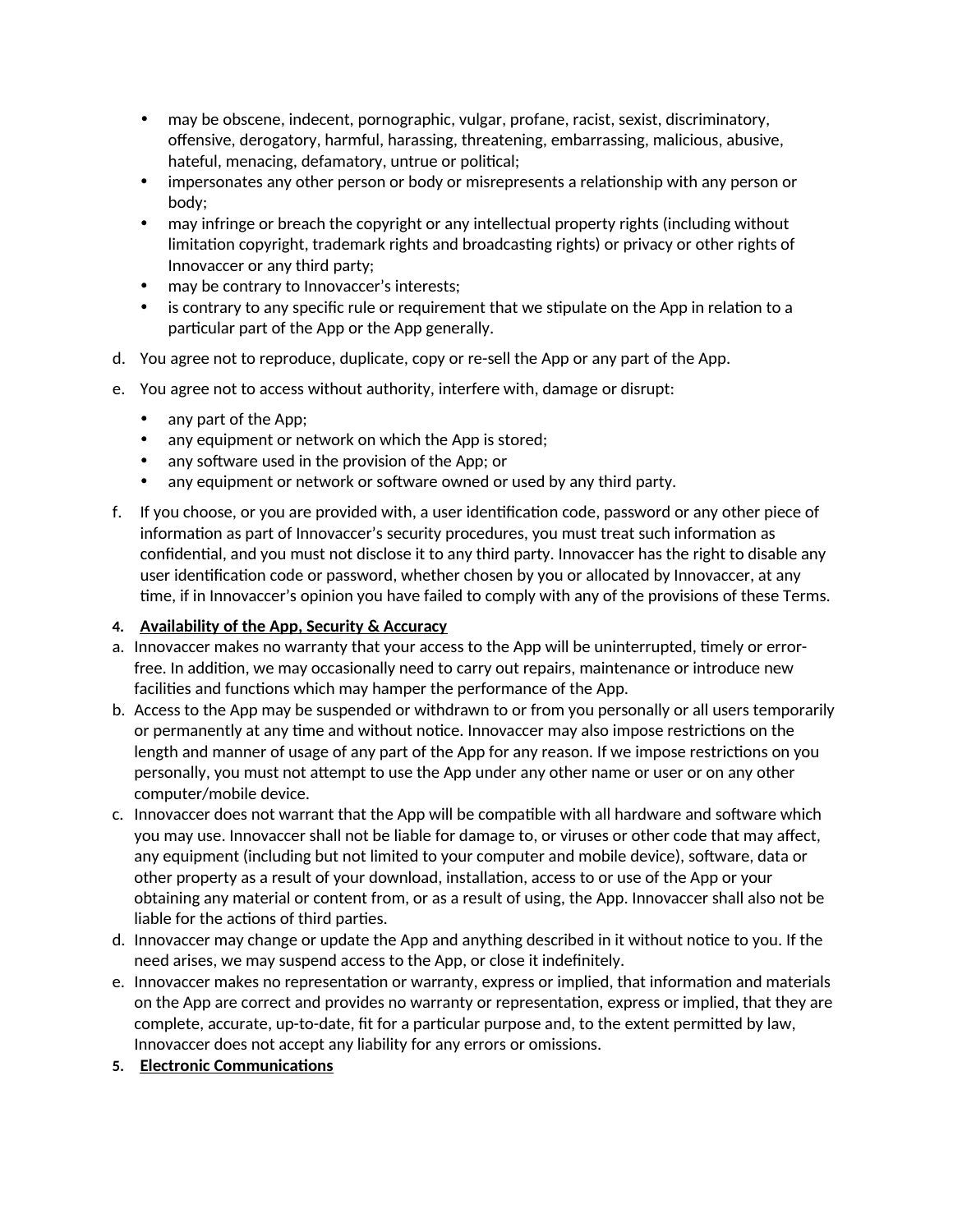When you visit [the](https://www.thomsonreuters.com/en.html) App or send e-mails to Innovaccer, you are communicating with Innovaccer electronically. You consent to receive communications from Innovaccer electronically. Innovaccer will communicate with you by e-mail or by posting notices on the App. You agree that all agreements, notices, disclosures and other communications that Innovaccer provides to you electronically satisfy any legal requirement that such communications be in writing.

# **6. Intellectual Property**

All right, title and interest in and to the App and any changes, corrections, bug fixes, enhancements, customizations, updates and other modifications thereto including all intellectual property rights therein, are and will remain with Innovaccer. You have no right, license or authorization with respect to the App except as expressly set forth in Section 2. All other rights in and to the App are expressly reserved by Innovaccer.

Innovaccer and its affiliated companies (and the relevant third parties) reserve all rights to their Marks. The Marks are highly valued intellectual property, and therefore we will take the necessary steps to guard against dilution and the use of third-party marks which are confusingly similar to Marks or which are likely to cause confusion with Marks.

All content (including the design, layout, look, appearance and graphics) provided on the App are owned by or licensed to Innovaccer and its affiliated companies and protected by United States and international copyright laws. Innovaccer and its licensors retain all proprietary rights to the content on the App. Such content may not be reproduced, transmitted or distributed without the prior written consent of Innovaccer.

Subject to our right over Aggregated Data (as defined below), you shall hold all right, title and interest in any data which you input in the App or any patient data which we collect, transmit, store or process on your behalf, including but not limited to personal information and Protected Health Information (collectively "Your Data"). You hereby grant InnovAccer a non-transferable, nonexclusive, royalty-free license to use, reproduce, electronically distribute, transmit, have transmitted, perform, display, store, archive, and make derivative works of Your Data solely to provide you with the services and benefits of using the App.

Innovaccer shall the right to de-identify and aggregate Your Data transmitted through or stored in the App and use such de-identified data ("Aggregated Data") for all lawful purposes. You hereby unconditionally and irrevocably grant to Innovaccer an assignment of all right, title and interest in and to the Aggregated Data.

# **7. Links to Third Party Content**

Innovaccer has no control over and accept no responsibility for the content of any website or mobile application to which a link from the App exists (unless we are the provider of those linked websites or mobile applications). Such linked websites and mobile applications are provided "as is" for your convenience only with no warranty, express or implied, for the information provided within them. Innovaccer does not provide any endorsement or recommendation of any third-party website or mobile application to which the App provides a link. The terms and conditions, terms of use and privacy policies of those third-party websites and mobile applications will apply to your use of those websites and mobile applications and any orders you make for goods and services via such websites and mobile applications. If you have any queries, concerns or complaints about such third-party websites or mobile applications (including, but not limited to, queries, concerns or complaints relating to products, orders for products, faulty products and refunds) you must direct them to the operator of that third-party website or mobile application.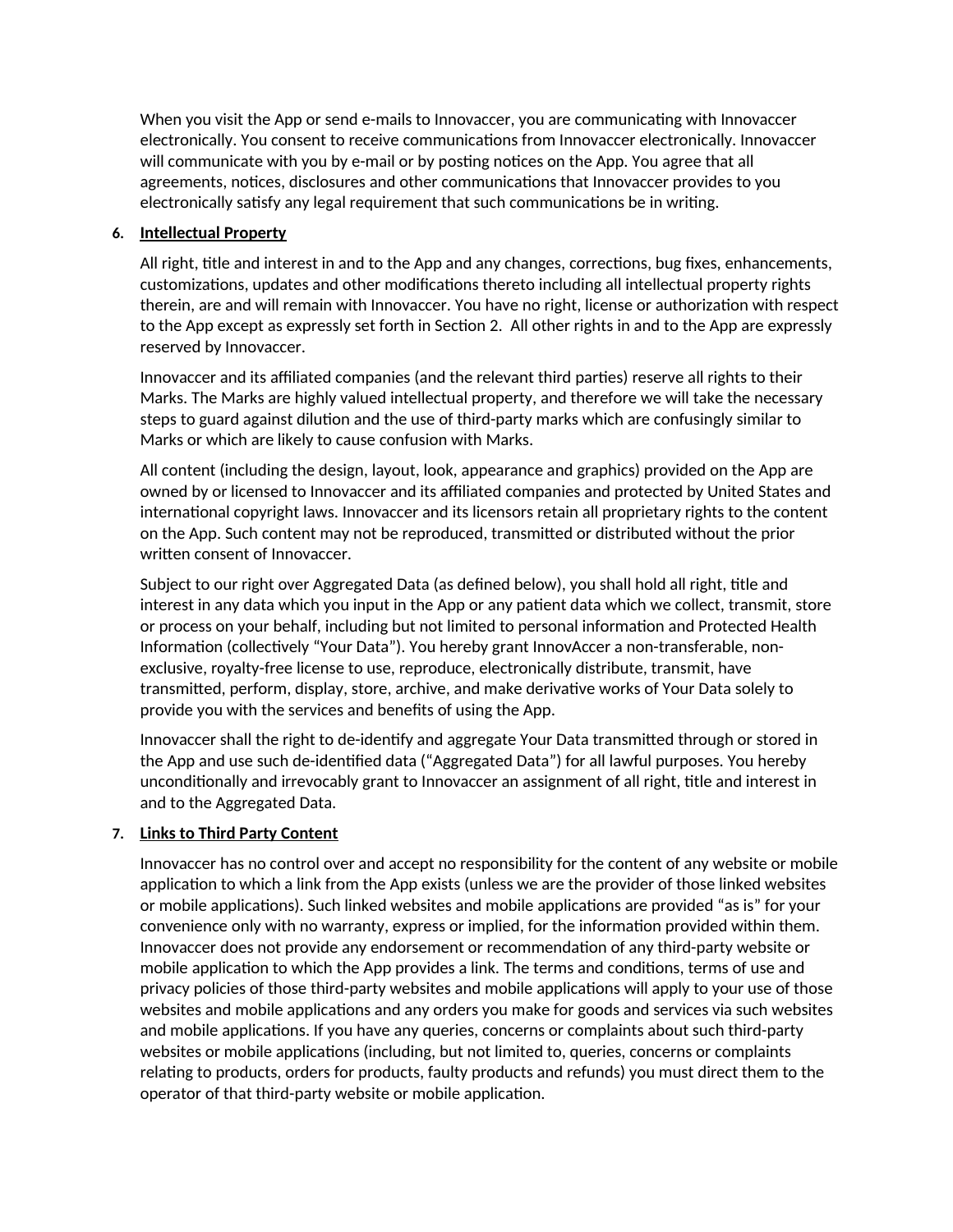# **8. Your compliance with law**

You understand that the App is a self-service app and you shall be solely responsible for compliance with all applicable laws while using the App. In particular, you agree that you shall be solely responsible for obtaining any and all legally required consents from the recipients of any communications you cause to be sent via the App, including emails and text messages. You further represent that you have obtained authorization for us to transmit, store and process Your Data that you submit (or any patient or other individual submits) to the App. You further understand and agree that you shall be solely responsible for the content of the emails, text messages and other forms of communication enabled through the App and for determining who the recipients of such communication will be.

You also represent and agree that you will use the App for purely informational communications only and that you will not use the App to transmit marketing or promotional content.

## **9. Indemnification**

You shall defend, indemnify and hold harmless Innovaccer and/or its affiliates, employees, officers, directors, agents and subcontractors from any actions, claims, losses, damages, expenses (including reasonable attorney fees) or liabilities incurred by Innovaccer or the foregoing entities based on or arising out of:

- (i) your failure (or alleged failure) to obtain authorizations under Section 8;
- (ii) any alleged or actual breach or violation of law (including but not limited to HIPAA Requirements (as defined below) and the Telephone Consumer Protection Act) or privacy rights resulting from your use of the App or our use of Your Data as permitted hereunder; and
- (iii) your use of the App or your violation of these Terms.

Innovaccer reserves the right to assume the exclusive defense and control of any matter otherwise subject to indemnification by you and, in such case, you agree to cooperate with Innovaccer's defense of such claim. In no event may you agree to any settlement affecting Innovaccer without Innovaccer's written consent.

## **10. Disclaimers**

ALL INFORMATION, CONTENT, PRODUCTS AND SERVICES PROVIDED ON THE APP ARE PROVIDED "AS IS" AND "WITH ALL FAULTS" WITH NO WARRANTIES OF ANY KIND. INNOVACCER EXPRESSLY DISCLAIMS TO THE FULLEST EXTENT PERMITTED BY LAW ALL EXPRESS, IMPLIED, STATUTORY OR OTHER WARRANTIES AND REPRESENTATIONS, INCLUDING, WITHOUT LIMITATION, THE WARRANTIES OF MERCHANTABILITY, FITNESS FOR A PARTICULAR USE OR PURPOSE, TITLE AND NONINFRINGEMENT OF PROPRIETARY AND INTELLECTUAL PROPERTY RIGHTS, AND WARRANTIES ARISING FROM A COURSE OF DEALING, USAGE OR TRADE PRACTICE. WITHOUT LIMITING THE GENERALITY OF THE FOREGOING, INNOVACCER MAKES NO WARRANTY THAT THE APP WILL MEET YOUR REQUIREMENTS OR THAT THE APP WILL BE UNINTERRUPTED, TIMELY, SECURE OR ERROR FREE OR THAT ERRORS WILL BE DETECTED OR CORRECTED. WE DO NOT ASSUME ANY LIABILITY OR RESPONSIBILITY FOR ANY COMPUTER VIRUSES, BUGS, MALICIOUS CODE OR OTHER HARMFUL COMPONENTS, DELAYS, INACCURACIES, ERRORS OR OMISSIONS, OR THE ACCURACY, COMPLETENESS, RELIABILITY OR USEFULNESS OF THE INFORMATION DISCLOSED OR ACCESSED THROUGH THE APP. WE HAVE NO DUTY TO UPDATE OR MODIFY THE APP AND WE ARE NOT LIABLE FOR OUR FAILURE TO DO SO.

TO THE FULLEST EXTENT PERMITTED BY LAW, IN NO EVENT WILL INNOVACCER BE LIABLE FOR ANY DIRECT, INDIRECT, SPECIAL, CONSEQUENTIAL, INCIDENTAL, PUNITIVE OR EXEMPLARY DAMAGES,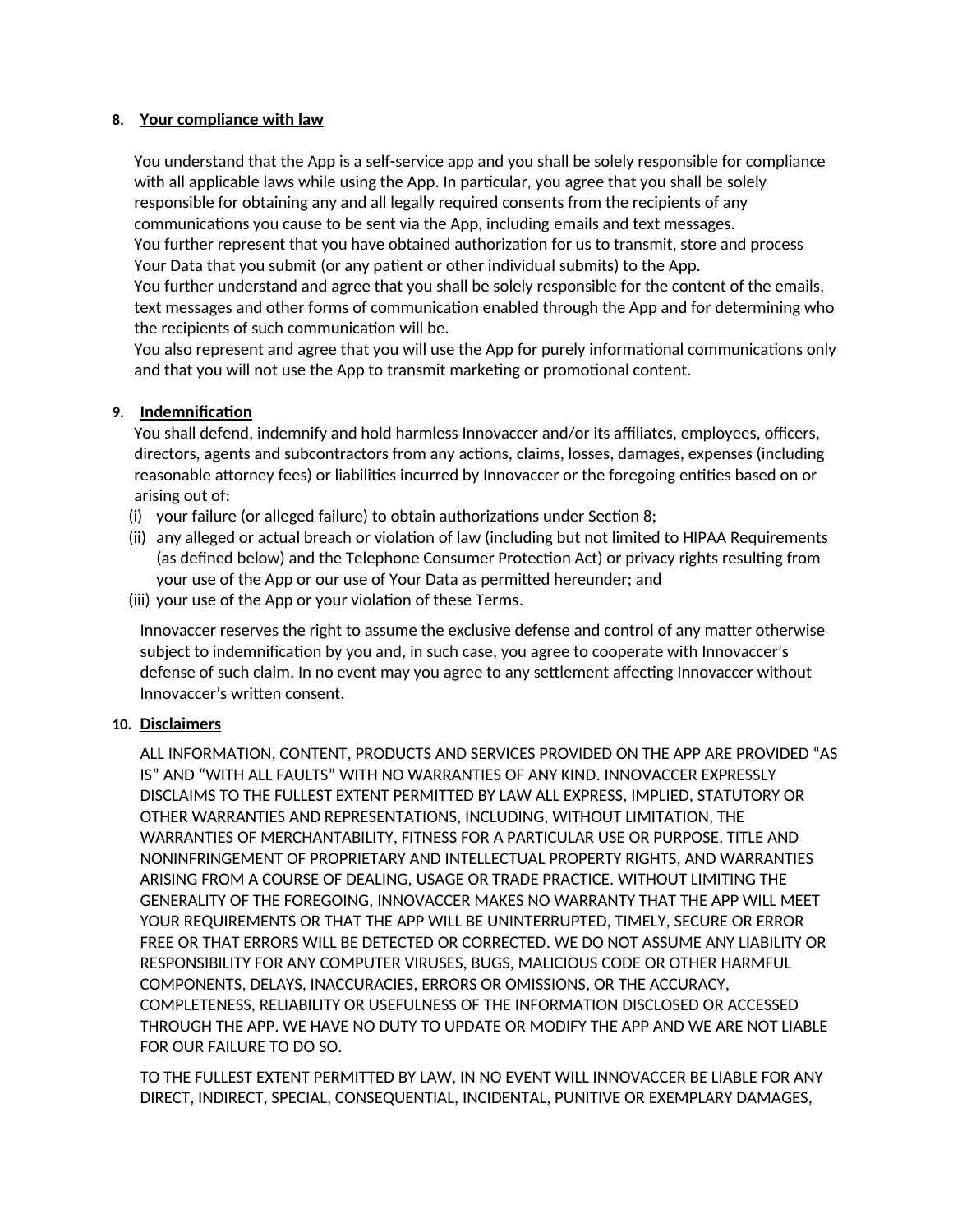INCLUDING, WITHOUT LIMITATION, THOSE RESULTING FROM LOST PROFITS, REVENUES OR SAVINGS, LOSS OR DAMAGE TO DATA OR BUSINESS INTERRUPTION ARISING OUT OF THE USE OF OR INABILITY TO USE THE APP OR ANY MATERIALS, INFORMATION, PRODUCTS OR SERVICES ACCESSED ON OR THROUGH THESE APP, WHETHER SUCH DAMAGES ARE BASED ON WARRANTY, CONTRACT, TORT, STATUTE OR ANY OTHER LEGAL THEORY AND EVEN IF INNOVACCER HAS BEEN ADVISED (OR SHOULD HAVE KNOWN) OF THE POSSIBILITY OF SUCH DAMAGES. IF INNOVACCER IS HELD LIABLE TO YOU IN A COURT OF COMPETENT JURISDICTION FOR ANY REASON, IN NO EVENT WILL INNOVACCER BE LIABLE FOR ANY DAMAGES IN EXCESS OF FIVE HUNDRED RUPEES (Rs. 500.00).

NOTWITHSTANDING ANYTHING TO THE CONTRARY HEREIN OR ANYWHERE ELSE, INNOVACCER DOES NOT ASSUME ANY LIABILITY FOR THE RESULTS OR CONSEQUENCES OCCURRING OUT OF THE USE OF THE APP. YOU ACKNOWLEDGE AND AGREE THAT THE APP, ITS FEATURES AND THE SERVICES PROVIDED BY US THROUGH YOUR USE OF THE APP ARE TOOLS THAT ARE NOT INTENDED TO BE A SUBSTITUTE FOR THE EXERCISE OF MEDICAL/CLINICAL JUDGMENT OR DECISION-MAKING. IN NO WAY IS THE APP INTENDED TO PROVIDE OR BE USED FOR THE DIAGNOSIS OR TREATMENT OF DISEASE OR OTHER CONDITIONS, INCLUDING COVID-19. YOU SHALL BE SOLELY RESPONSIBLE FOR (I) DETERMINING THE EXTENT (IF ANY) TO WHICH THE APP IS USED IN MAKING MEDICAL JUDGMENTS, AND (II) THE RESULTS OF SUCH DETERMINATIONS AND ANY AND ALL TREATMENT DECISIONS BASED THEREON. INNOVACCER EXPRESSLY DISCLAIMS ANY AND ALL RESPONSIBILITY FOR ANY MEDICAL ERRORS, INJURIES, OR SIMILAR CLAIMS ARISING FROM YOUR USE OR MISUSE OF THE APP IN CONNECTION WITH ANY MEDICAL DIAGNOSIS OR TREATMENT.

### **11. Governing Law & Remedies**

Your use of the App and any dispute arising out of such use shall be subject to the laws of India. You hereby consent to the exclusive jurisdiction and venue in the courts of the State of New Delhi over any legal action arising out of the use of the App.

You agree that breach of these Terms would cause immediate and irreparable harm to Innovaccer for which money damages would be inadequate. Therefore, Innovaccer will be entitled to injunctive relief for your breach of these Terms without proof of actual damages and without the posting of bond or other security. Such remedy shall not be deemed to be the exclusive remedy for such breach but shall be in addition to all other remedies available at law or in equity.

#### **12. Contact Us**

At Innovaccer, we welcome your questions and comments regarding these Terms. You may contact Innovaccer at [info@innovaccer.com](mailto:info@innovaccer.com) or [customercare@innovaccer.com](mailto:customercare@innovaccer.com) or write to Innovaccer's office at 2nd floor, Tower 3, Candor Techspace, Sector 62, Noida, Uttar Pradesh . .

## **13. Miscellaneous.**

These Terms and Privacy Policy and any other document referred to in these Terms and any other terms and conditions specifically agreed between you and Innovaccer in writing, contain all the terms agreed between Innovaccer and you regarding the subject matter and supersedes and excludes any prior terms and conditions, understanding or arrangement between Innovaccer and you, whether oral or in writing. No representation, undertaking or promise shall be taken to have been given or be implied from anything said or written in negotiations between Innovaccer and you prior to these Terms except as expressly stated in these Terms. Neither Innovaccer nor you shall have any remedy in respect of any untrue statement made by the other upon which that party relied in entering into these Terms (unless such untrue statement was made fraudulently or was as to a matter fundamental to a party's ability to perform these Terms) and that party's only remedies shall be for breach of contract as provided in these Terms.